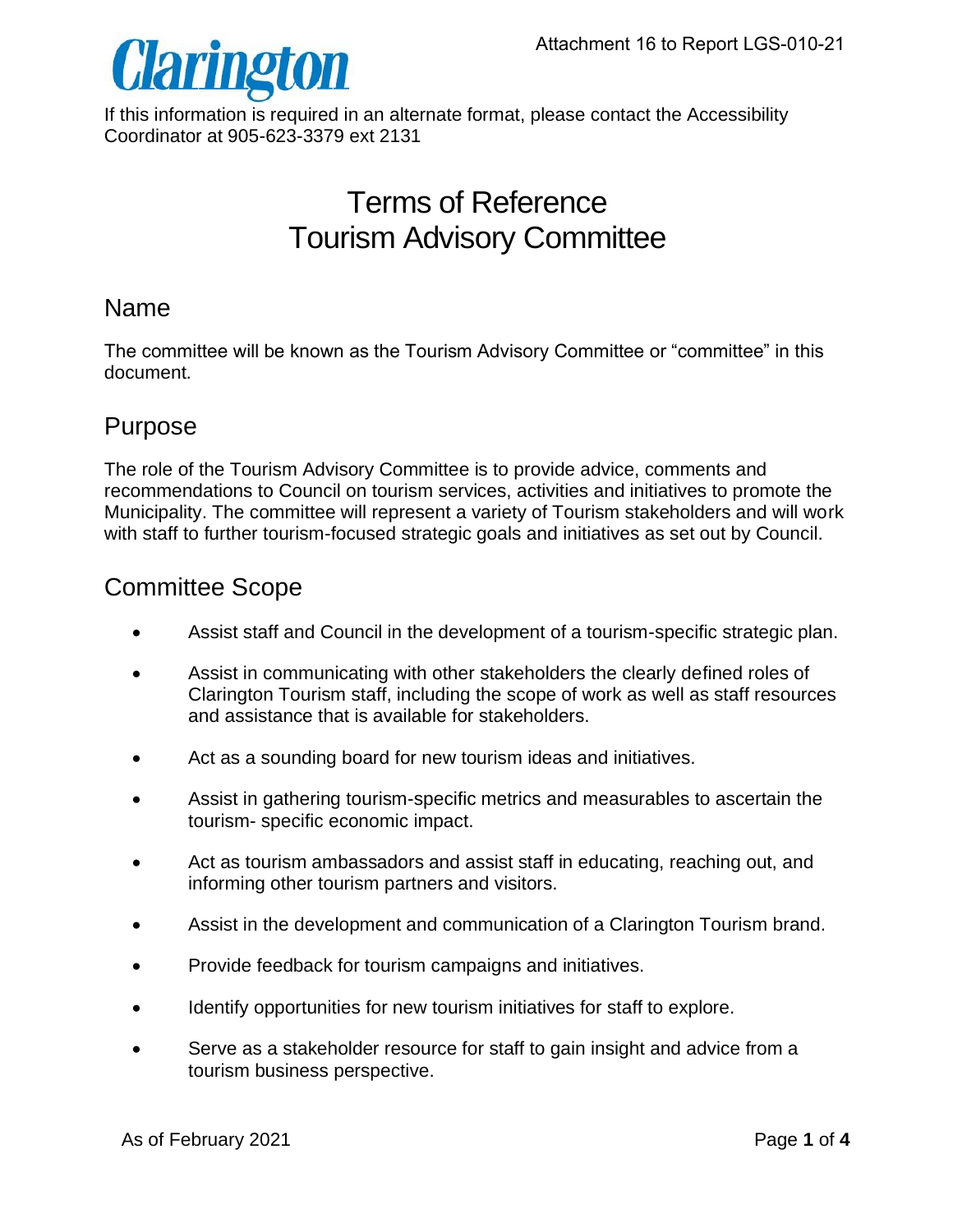- Help build positive relationships between Clarington Tourism and all tourism stakeholders.
- Assist in involving more stakeholders and securing increased support for Clarington Tourism, the brand and initiatives.
- Identify new partnership opportunities with other major stakeholders including Central Counties Tourism, Durham Tourism, Sport Tourism, as well as other government agencies.

## Committee Composition

- The committee will be comprised of a total of nine voting members, one of whom will be a member of Council, a representative from Clarington Board of Trade (nonvoting) and a staff liaison (non-voting).
- All members must be tourism stakeholders with a tourism market-ready business in Clarington.
- Members need to be representative of the various tourism sectors within the community including restaurants, accommodations, adventure, large businesses and BIAs.
- Appointments will run for a four-year term and coincide with the term of Council.
- Appointments may be revoked at any time at Council's discretion.
- Committee members will contribute time, knowledge and expertise to assist the committee to fulfil its mandate.
- The committee will work with staff to fulfil Council's mandate.

#### Committee Meetings

- Committee will elect a chair and vice chair from committee members on a yearly basis.
- Committee will meet quarterly at the Municipal Administrative Centre. The chair may call additional meetings if needed. The meetings will be open to the public.
- The selected chair or in his/her absence vice chair will preside over all meetings and committee business, except the inaugural meeting, which will be chaired by the Member of Council until the chair and vice chair are elected.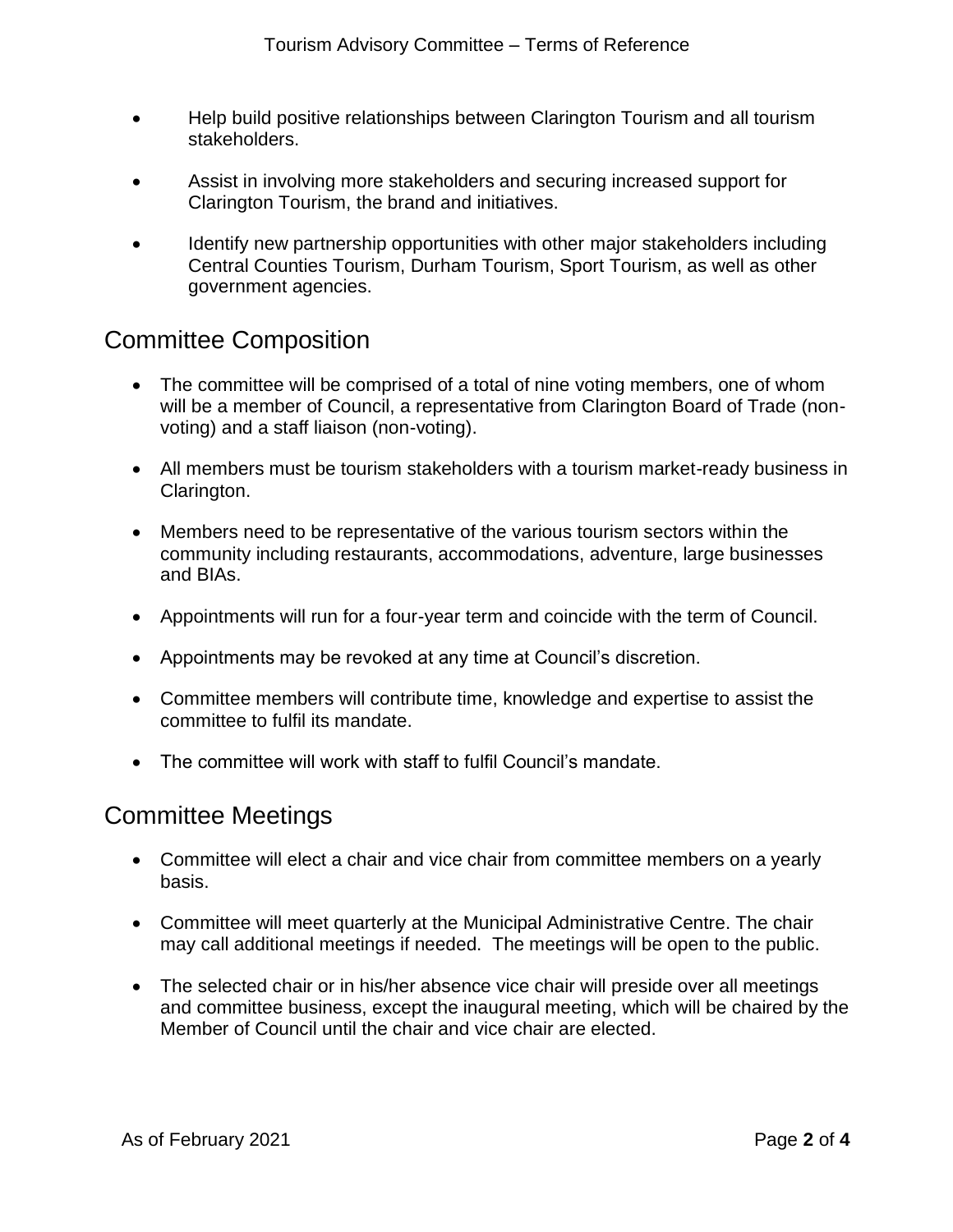- The committee chair will work with the staff liaison on committee meeting agendas and minute taking. The minutes will be included in Council agendas for all of Council to review.
- A quorum consists of no less than five of the voting members.
- The committee may meet without a quorum but cannot vote on any matters.
- Whenever possible, committee decisions will be made by consensus. When a vote is necessary, a motion must be moved by a member and have another committee member second that motion prior to voting.
- A member of the Board is permitted to participate electronically in a meeting and may be counted in determining whether, or not, a quorum of members is present at any point in time. All, or some, members may participate electronically in meetings. Meetings can be held in person when Public Health restrictions permit; and
- For clarity, a Member of the Board may also participate electronically in a meeting that is closed to the public, if the meeting is properly held in closed session ( i.e. the deliberations are permitted to be conducted in closed session, moving from open session to closed session, and then rising and reporting, and maintaining minutes of both the closed and open portions of the meeting).

#### Budget and Communications

- Tourism staff will oversee the committee's budget.
- The budget will include money for education/communications/marketing materials and will be included in the overall tourism budget.
- Participation in the committee is on a voluntary basis. Committee members will not receive a salary for their time.
- The committee will serve Council in an advisory capacity and does not have any delegated authority.
- Any reports on committee business will be done by Tourism Staff and submitted for Council review at the General Government Committee meetings.
- The committee will work with staff to prepare an annual report that will include an update of initiatives and activities for Council to review.
- Committee members will reveal any potential conflict of interest and will not use this committee to further their own business interests. Municipal conflict of interest requirements will apply to committee members.